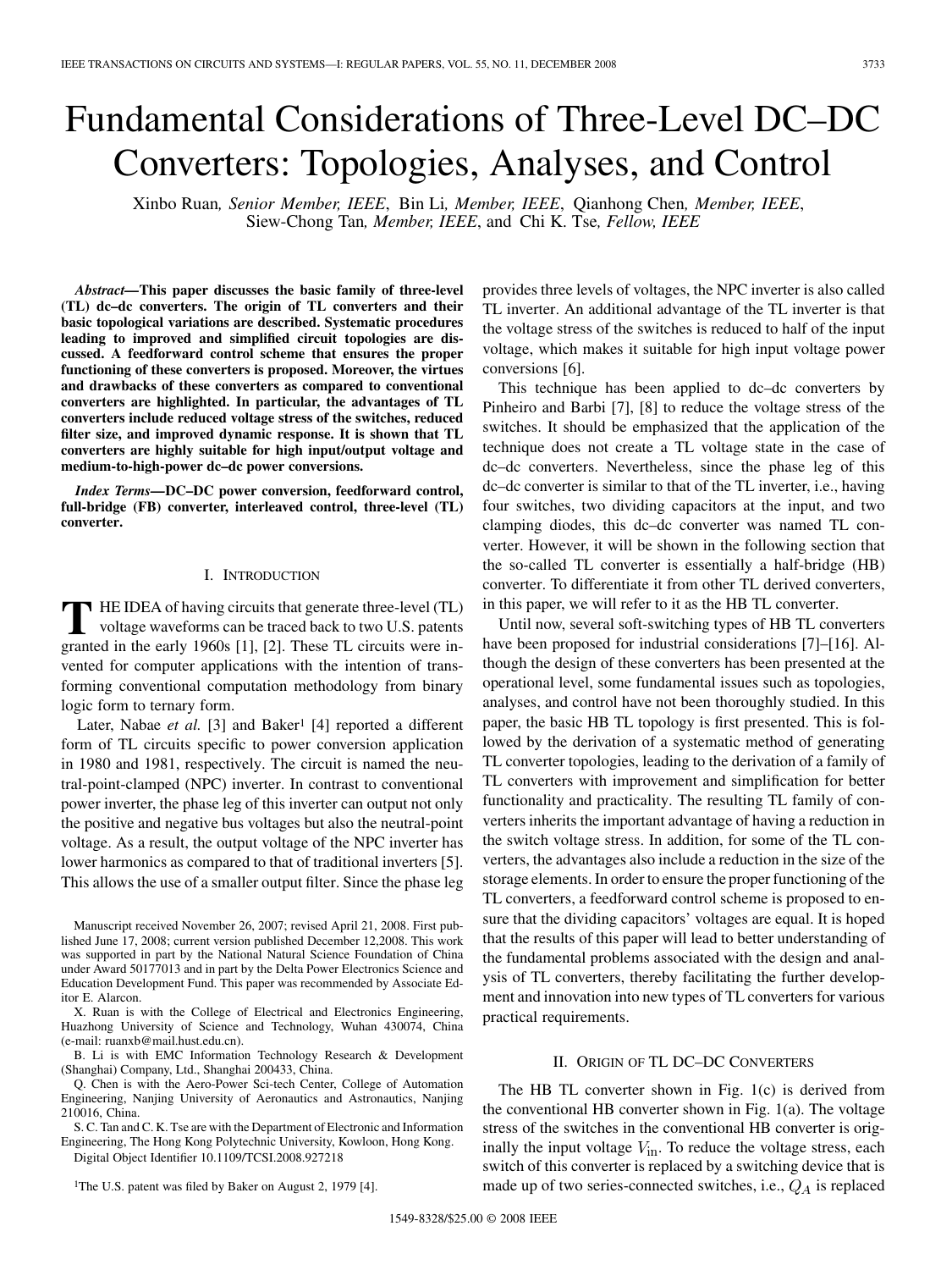





Fig. 1. Derivation of the HB TL converter. (a) HB converter. (b) HB converter with two switches replacing each original switch. (c) HB TL converter.

by  $Q_1$  and  $Q_2$  and  $Q_B$  is replaced by  $Q_3$  and  $Q_4$ . This transforms the converter to that given in Fig. 1(b). Ideally, with the series-connected switches (e.g.,  $Q_1$  and  $Q_2$ ) being identical, the voltage stress across each individual switch would be  $V_{\text{in}}/2$ . However, since there is always slight differences in the characteristics as well as the driving circuits of the two series switches, there will always be an imbalance in the voltage stress of the two series switches.

To resolve this problem, it is proposed to have two clamping diodes  $D_5$  and  $D_6$  inserted into the converter to counteract the imperfections of the switching actions, as shown in Fig. 1(c). With this arrangement, the series-connected switches will each suffer a voltage stress of  $V_{\text{in}}/2$  despite the switches' nonideality. Interestingly, the circuit in the dashed block represents one phase leg of a TL inverter [3]. Hence, the name TL converter has



Fig. 2. TLSCs. (a) Anode. (b) Cathode.

been conveniently adopted to represent this kind of converters (see Fig. 1(c)). To be precise, this converter should be known as HB TL converter.

Obviously, the use of two switches (instead of one switch) in each switching connection of the converter would result in the doubling of the required switches, which leads to a doubling of the switching devices' cost, and also the penalty of having more switching complications and losses. However, such tradeoffs for a lower voltage stress return are often necessary when it comes to developing converters performing high-voltage medium-tohigh-power dc–dc conversion. This is because, with the type of switches that the semiconductor industry currently offers, the overall cost of using two low-voltage-rated switches is much lower than the overall cost of using a single high-voltage-rated switch for such kind of operating condition. In extreme cases, the application of this technique represents the only means of achieving a very high-voltage dc–dc conversion, which is otherwise unachievable with existing switches.

Following this discussion, it will be shown how the method of deriving the HB TL converter can be extended to all types of dc–dc converters. With that, a family of TL converters for the following topologies will be introduced: 1) nonisolated topologies: buck, boost, buck–boost, Cuk, SEPIC, and Zeta, and 2) isolated topologies: forward, flyback, push–pull, HB, and full-bridge (FB).

# III. TLSCS

From the derivation of the HB TL converter, it is known that in order to reduce the voltage stress of the switches, two switches connected in series are used to replace a single switch, and the clamping diodes and voltage sources are introduced to maintain an equal voltage stress distribution among the two series switches despite the presence of intrinsic devices' imperfections. It can be seen that with such an arrangement, the clamping voltage source will be equal to the voltage stress magnitude of the basic converter, which is half of the original voltage stress applied on the switches.

Careful study into the circuit shows that from the way in which the clamping diode  $D_c$  and clamping voltage source  $V_{\text{cl}}$ are connected, two kinds of TL switch cells (TLSC) can be extracted from the converter, as shown in Fig. 2. Fig. 2(a) shows the first type of which the anode of  $V_{\text{cl}}$  is connected to the collector of switch  $Q_1$ , and the anode of  $D_c$  is connected to the center point of  $V_{\text{cl}}$ . We call this cell arrangement anode TLSC (A-TLSC). Fig. 2(b) shows the second type of which the cathode of  $V_{\text{cl}}$  is connected to the emitter of the switch  $Q_2$ , and the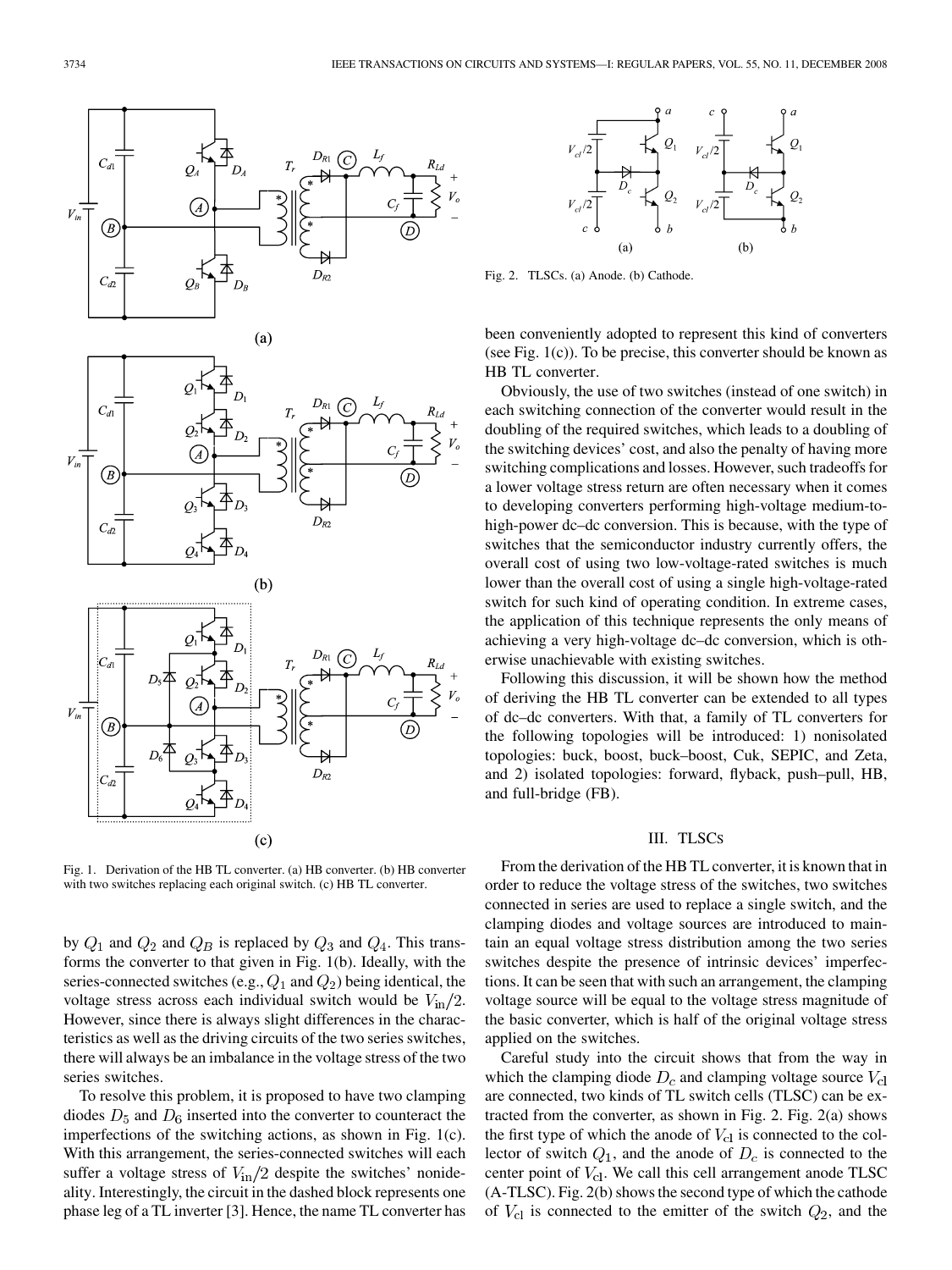

Fig. 3. Derivation of the buck TL converter.

cathode of  $D_c$  is connected to the center point of  $V_{\text{cl}}$ . We call this cell arrangement cathode TLSC (C-TLSC).

To ensure the proper functioning of the operation in balancing the voltage stress of the two switches, the switch in the closed loop must always be turned off prior to the turning off of the remaining switch. For example, in the case of A-TLSC,  $Q_1$ must first be turned off while  $Q_2$  remains on. When this occurs, the current flowing through  $Q_1$  will be transferred to the path of  $D_c$ . This concurrently clamps the voltage stress of  $Q_1$  at  $V_{\rm cl}/2$ . Then, when  $Q_2$  is turned off, its voltage stress will also be clamped at  $V_{\text{cl}}/2$ . On the other hand, if  $Q_2$  is turned off before  $Q_1$ , the voltage stress of  $Q_2$  will be  $V_{\text{cl}}$ . This turn-off sequence is similar for the C-TLSC.  $Q_2$  should be turned off prior to the turning off of  $Q_1$ .

#### IV. DERIVATION OF TL CONVERTERS

#### *A. Derivation of the Buck TL Converter*

Through the concept of TLSC, the method of deriving the HB TL converter can be extended to all types of dc–dc converters. As an example, it will be demonstrated in the following how a buck converter, as shown in Fig. 3(a), can be transformed to a buck TL converter, as shown in Fig. 3(d).

Step 1) Replace the switch  $Q$  of the buck converter in Fig. 3(a) with two series switches  $Q_1$  and  $Q_2$  to obtain the converter shown in Fig. 3(b).

- Step 2) Next, find or build a clamping voltage source in the converter. If there exists a voltage source which equals the magnitude of the voltage stress of the switch  $Q$  in the converter, it can be readily used as the clamping voltage source. Otherwise, it is necessary to build one. For the buck converter, the voltage stress of  $Q$  is existing in the form of the input voltage  $V_{\text{in}}$ . So, it can be used as the clamping voltage source through simple modification. This can be easily done by splitting  $V_{\text{in}}$  into two separate voltage sources equally (with voltage level of  $V_{\text{in}}/2$ each) by connecting two series capacitors in parallel to  $V_{\text{in}}$ . This transforms the converter to that shown in Fig. 3(c). Note that the function of the two series input capacitors is similar to that of the input split capacitors in conventional HB converters.
- Step 3) Finally, introduce a clamping diode  $D_c$  into the converter to connect the center point of the two voltage sources to the center point of the two series switches. The direction of the clamping diode can be determined using the switch-cell analysis given in the previous section. Since the buck converter shown in Fig. 3(c) basically represents an A-TLSC, the direction of the clamping diode is therefore provided. The completed form of the buck TL converter using the A-TLSC is shown in Fig. 3(d).

*Remark:* It should be mentioned that the TL converters derived in this paper are based on the diode-clamped TL inverter. However, it is possible to derive a different family of TL converters using the concept of capacitor-clamped TL inverter proposed by Meynard and Foch [17]. Interested readers are referred to [17] and [18].

#### *B. Family of TL Converters*

Based on the approach developed for deriving the buck TL converter, an entire family of TL converters for various topologies can be derived. Fig. 4 shows the derived family of six nonisolated TL converters based on the buck, boost, buck–boost, Cuk, SEPIC, and Zeta topologies. For the boost converter, the voltage stress of the switch is the output voltage  $V<sub>o</sub>$ . Therefore,  $V<sub>o</sub>$  is employed as the clamping voltage source. For the buck–boost, SEPIC, and Zeta converters, the voltage stress of the switch is  $V_{\text{in}} + V_o$ . However, since such a voltage source is not readily available in the circuit, it is necessary to develop one. Knowing that the potential level between points  $A$  and  $B$ is equivalently  $V_{\text{in}} + V_o$ , two identical capacitors connected in series are introduced in shunt with these points to form the clamping voltage sources [see Fig. 4(c), (e), and (f)]. As for the Cuk converter, the voltage stress of the switch is also  $V_{\text{in}} + V_o$ , and such a voltage source can be found in the energy transfer capacitor. Hence, this capacitor can be split into two series capacitors  $C_{b1}$  and  $C_{b2}$ , which are then employed as the clamping voltage source [see Fig. 4(b)].

Fig. 5 shows the derived family of isolated TL converters based on the forward, flyback, push–pull, HB, and FB topologies. For the forward converter, if the winding numbers of the reset winding and the primary winding are equal, the voltage stress of the switch will be  $2V_{\text{in}}$ . Therefore, the input voltage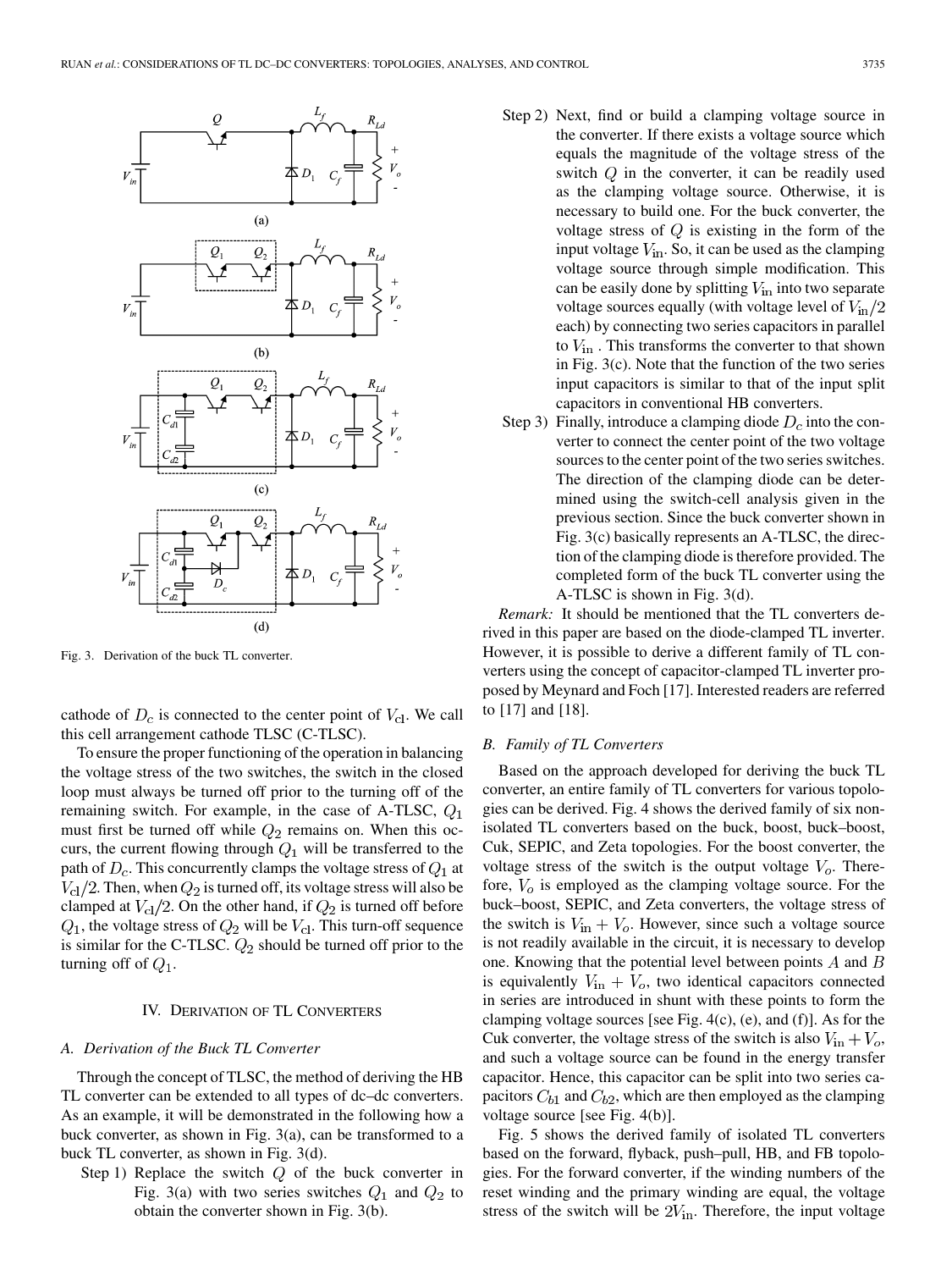

Fig. 4. Six nonisolated TL converters. (a) Buck. (b) Boost. (c) Buck–boost. (d) Cuk. (e) SEPIC. (f) Zeta.



Fig. 5. Isolated TL converters. (a) Forward. (b) Flyback. (c) Push–pull. (d) HB. (e) FB.

source can be directly employed as the clamping voltage source [see Fig. 5(a)]. For the flyback converter, the original primary winding can be split into two separate windings and can be used as the clamping voltage source [see Fig. 5(b)]. For the push–pull converter, the input voltage source is employed as the clamping voltage source [see Fig.  $5(c)$ ]. Finally, the FB converter uses the same clamping voltage source as the HB TL converter [see Fig.  $5(d)$  and  $(e)$ ].

# V. IMPROVEMENT AND SIMPLIFICATION OF TL CONVERTERS

The TL converters introduced in the previous section are obtained directly from the application of the TLSC. This section discusses how they can be further improved and simplified for better performance and practicality.

# *A. Improvement of Nonisolated TL Converters*

Refer to the buck TL converter shown in Fig. 6(a). If both the switches of this converter are turned on and off simultaneously, the voltage across the *LC* filter will be the same as that of the basic buck converter, as shown in Fig. 7(a). In this case, the following two voltage levels are possible:  $(+1)V_{\text{in}}$  and  $(0)V_{\text{in}}$ . Now, consider that the same buck TL converter is operated such that  $Q_3$  is always on while  $Q_1$  follows the PWM control. Then, the waveform of the voltage across the *LC* filter will be similar to that shown in Fig. 7(b). In this case, the two voltage levels are  $(+1)V_{\text{in}}$  and  $(+1/2)V_{\text{in}}$ . Obviously, if the input and output voltages of both the buck converter and the buck TL converter are identical, the high-frequency content of the latter will be lower than that of the former. With that, a smaller filter inductance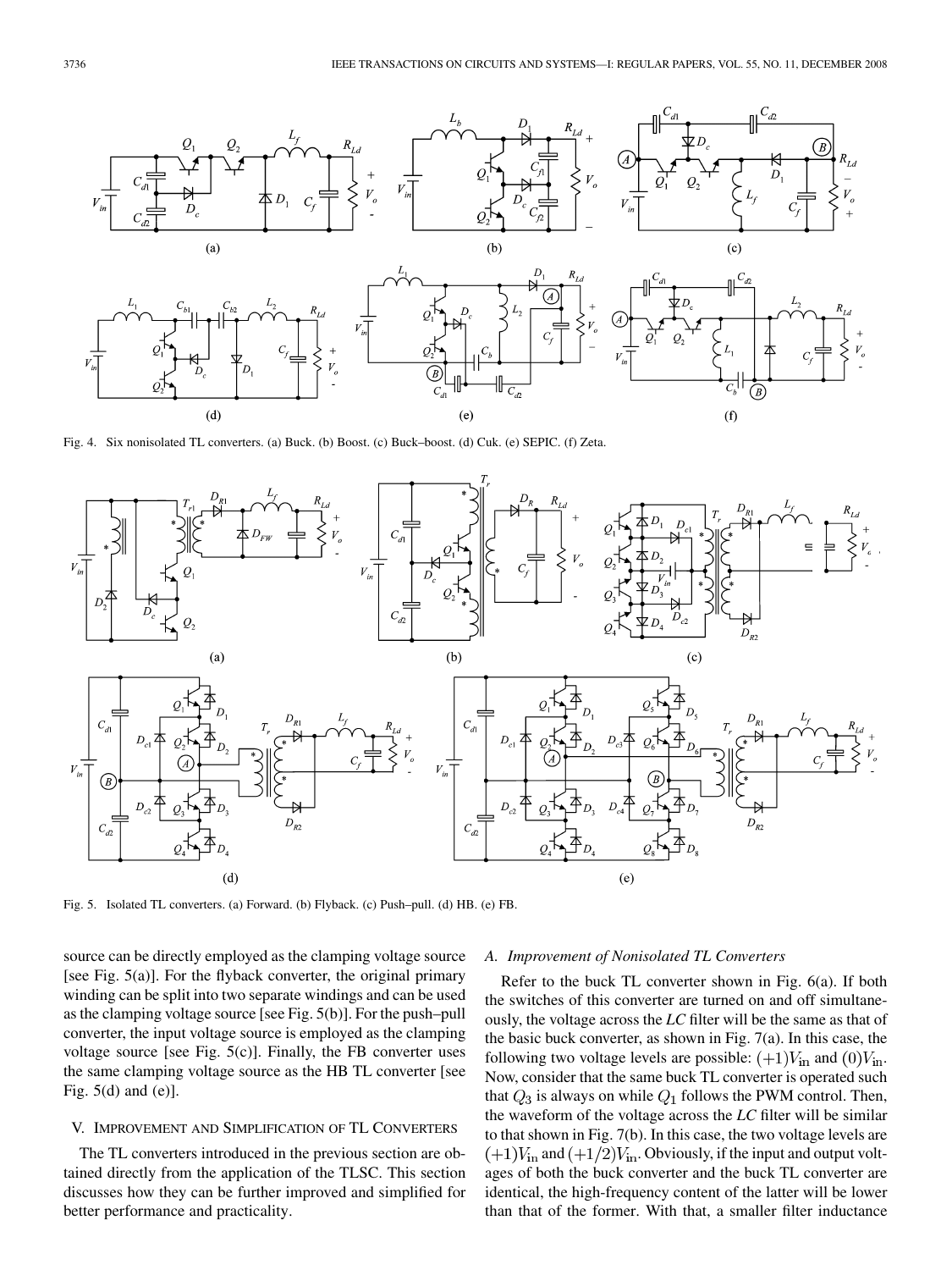

Fig. 6. Improvement of the buck TL converter.



Fig. 7. Voltage across the filter. (a) Buck converter. (b) Buck TL converter.

is required for the buck TL converter as compared to the buck converter. As a result, the former will have a faster dynamic response as compared to the latter.

However, such a control strategy of having one switch turned on while the other switch is operating under the PWM control will result in an imbalance in the voltage level of the two dividing capacitors  $C_{d1}$  and  $C_{d2}$ . This is because, in the duration when both  $Q_1$  and  $Q_3$  conduct, both capacitors provide energy to the load. However, in the duration when  $Q_1$  is turned off, only  $C_{d2}$  provides energy to the load. Therefore, in a switching period,  $C_{d2}$  will provide more energy to the load than  $C_{d1}$ , and its voltage will become lower while the voltage of  $C_{d1}$  becomes higher. Accumulated over time, the voltage of  $C_{d1}$  will saturate at  $V_{\text{in}}$ , and the voltage of  $C_{d2}$  will be null. Thus, the buck TL converter shown in Fig. 6(a) cannot be operated normally under the described control strategy.

As discussed in Section II, there are two available types of TLSC, namely, the A-TLSC and the C-TLSC. Recall that the buck TL converter shown in Fig. 6(a) is derived using the A-TLSC. It is also possible to obtain a buck TL converter using the C-TLSC, as shown in Fig. 6(b). Here, if the TL converter is operated such that  $Q_4$  is always on while  $Q_2$  follows the PWM control, the waveform of the voltage across the filter will be identical to that in Fig. 7(b). The use of such a control strategy results in  $C_{d1}$  providing more energy to the load than  $C_{d2}$ over time. This consequence is opposite to that of the buck TL converter in Fig. 6(a) under the same control strategy. Now, if both the buck TL converters in Fig. 6(a) and (b) are integrated





Fig. 8. Control strategy of the buck TL converter.

into one with common input dividing capacitors, as shown in Fig. 6(c), the voltage of the dividing capacitors can be balanced.

Fig. 8 shows the control strategy of the combined buck TL converter shown in Fig. 6(c). In the first switching period  $T_s'$ , switches  $Q_2$ ,  $Q_3$ , and  $Q_4$  will be turned on while  $Q_1$  is PWM controlled. In this duration,  $C_{d2}$  will provide more energy to the load than  $C_{d1}$ . In the second switching period, switches  $Q_1, Q_3$ , and  $Q_4$  will be turned on while  $Q_2$  is PWM controlled. In this duration,  $C_{d1}$  will provide more energy to the load than  $C_{d2}$ . Thus, by rotating the energy provision burden between both capacitors through adjacent switching periods, the two dividing capacitors will provide, on average, an equal amount of energy to the load. This allows them to maintain a balance voltage over time.

Although functioning, the buck TL converter proposed in Fig. 6(c) is overtly complicated. To make it practically more appealing, it would be necessary to reduce the converter into a simpler form. First, since  $Q_3$  and  $Q_4$  are always on, they can be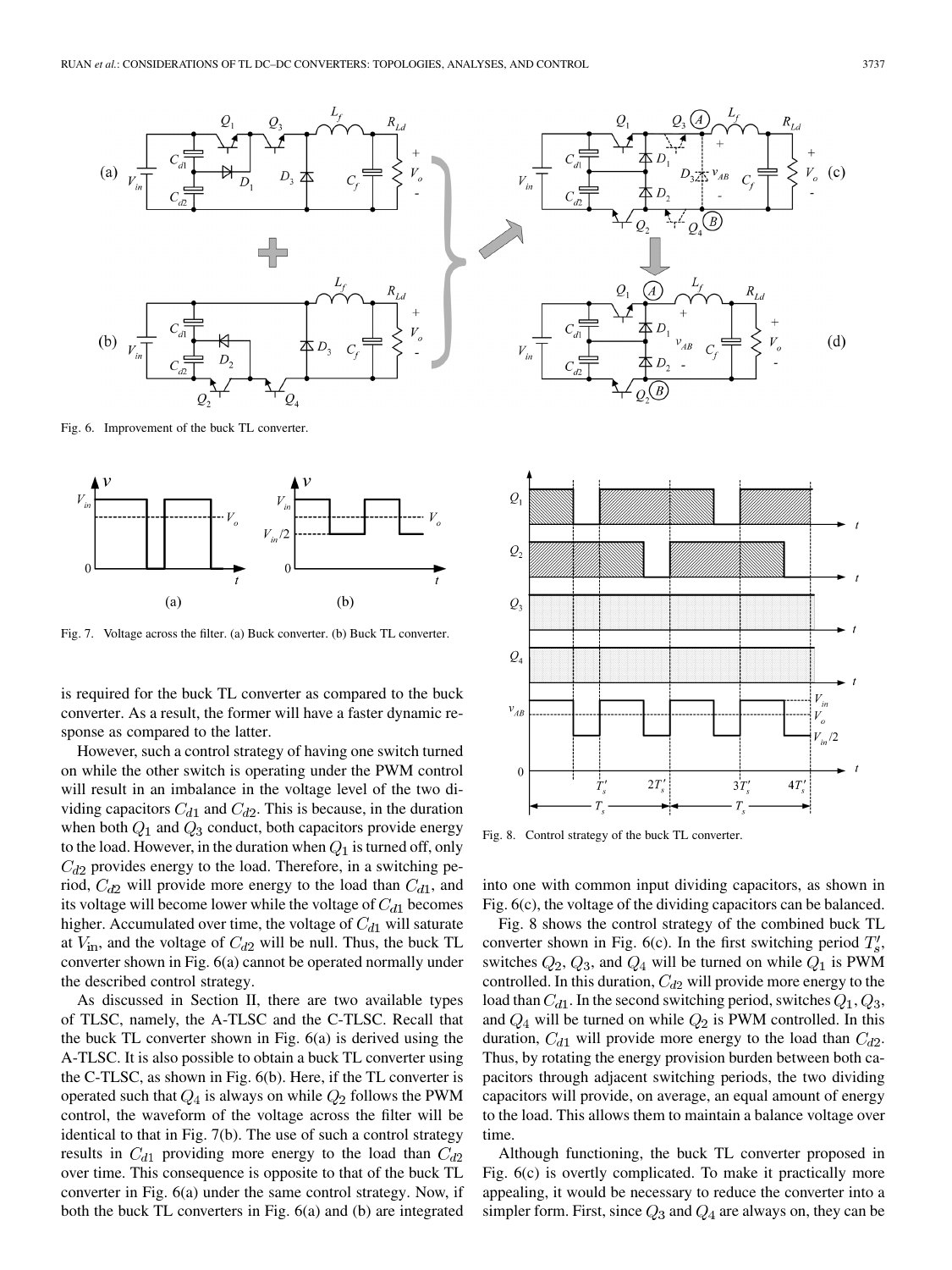

Fig. 9. Comparison of the ripple current of the filter inductance of the buck converter and the buck TL converter.

replaced by a direct conduction path. Second, the freewheeling diode  $D_3$  is parallel to  $D_1$  and  $D_2$ . It is therefore redundant and removable. With that, the simplified buck TL converter can be obtained, as shown in Fig. 6(d).

Note that, in Fig. 8, the drive signal of  $Q_1$  for two adjacent switching periods, i.e.,  $2T_s'$ , is connected and can be considered as one period. This means that the switching frequency of  $Q_1$  is equivalently half the original switching frequency. This is similar for the drive signal of  $Q_2$ . An examination of  $Q_1$  and  $Q_2$ shows that a time difference of  $T_s/2$  exists between them. This is obvious since  $Q_1$  and  $Q_2$  are interleaved switched. Hence, for a switching frequency  $f_s (= 1/T_s)$ , the ripple frequency of the voltage across the *LC* filter would be  $2f_s$ .

Fig. 9 shows the normalized ripple current of the filter inductances of a buck converter and a buck TL converter with the same filter inductance and switching frequency. The equations for plotting the graphs are given as

$$
\Delta I_{Lf\text{-Buck-TL}}^* = \Delta I_{Lf\text{-Buck-TL}} / \Delta I_{Lf\text{-Buck\_max}} \quad (1)
$$

$$
\Delta I_{Lf\text{-Buck}}^* = \Delta I_{Lf\text{-Buck}} / \Delta I_{Lf\text{-Buck\_max}}.\tag{2}
$$

It can be seen from the figure that the maximum ripple current of the filter inductance of the buck TL converter is only one-fourth of that of the buck converter. On the other hand, if both their ripple currents are equal, the filter inductance of the buck TL converter will be one-fourth of that of the buck converter. Such a merit is obtained from the following two facts: 1) The voltage waveform across the filter of the buck TL converter has lower high-frequency content than that of the buck converter, and 2) the ripple frequency of the voltage across the filter is twice the switching frequency. Furthermore, as the ripple frequency of the filter inductance of the buck TL converter is twice that of the buck converter, if the ripple currents are equal, the filter capacitor of the buck TL converter can be reduced to half that of the buck converter if the output voltage ripples of the two converters are equal.

Similar to the improvement performed on the buck TL converter, other nonisolated TL converters can be improved using the same approach. The improved version of these converters is shown in Fig. 10.

# *B. Simplification of the Forward TL Converter*

Unlike the nonisolated TL converters, the derived isolated TL converters shown in Fig. 5 are properly functional in its current form. It is noted, however, that the forward TL converter can be further simplified with the steps shown in Fig. 11. First, the positions of  $Q_1$  and the transformer can be exchanged, as shown in Fig. 11(b). With this arrangement, when  $Q_2$  is turned off while  $Q_1$  remains on,  $D_1$  will conduct. This makes the primary voltage of the transformer zero, and the voltage of  $Q_2$  will be clamped at  $V_{\text{in}}$ . Then, when  $Q_1$  is turned off,  $D_c$  will conduct, and the transformer will be reset via the reset winding. Since the primary winding and reset winding have equal turns number, the voltage of the primary winding will be  $V_{\text{in}}$ , and the voltage potential level of point "\*" will be zero. Thus, point "\*" can be shorted to the ground. To do that without affecting the normal operation of the converter, diode  $D_2$  is introduced, as shown in Fig. 11(c). As a result, the primary winding can be used to perform the resetting function of the transformer. This makes the branch of the reset winding with  $D_c$  redundant and can therefore be removed. Fig. 11(c) shows the simplified forward TL converter, which is the well-known double-switch forward converter.

# VI. DERIVATION OF THE H-FB TL CONVERTER

In Fig. 3, a buck TL converter is derived using the A-TLSC. If a transformer is introduced to isolate its input from its output, a buck TL converter of the form shown in Fig. 12(a) can be obtained. If this converter is operated with a primary winding waveform similar to Fig. 7(b), the following two problems will occur: 1) The voltage of the dividing capacitors will be unequal, and 2) the magnetic field of the transformer cannot be reset. Fortunately, this can be resolved by incorporating this converter with an isolated form of the buck TL converter that is derived using C-TLSC, as shown in Fig. 12(b). Due to their opposing directions, the combination of these converters [see Fig. 12(c)] will ensure that the energy provision of the dividing capacitors is equal and that the magnetic field of the transformer will be bidirectional. This is similar to that of the HB and FB converters. Note that two switches  $Q_5$  and  $Q_6$  have been introduced to prevent a short circuit. Finally, this converter can be redrawn by including the secondary windings of the transformer, the full-wave rectifier, and the *LC* filter, as shown in Fig. 12(d). Here, six diodes  $D_1 - D_6$  are introduced in parallel to  $Q_1 - Q_6$ , respectively.

The derived converter in Fig. 12(d) is fundamentally an FB TL converter. However, it is different from the FB TL converter shown in Fig. 5(e). As it has two phase legs (one is the TL leg and the other is the two-level leg), we name it the hybrid FB (H-FB) TL converter. It is found that the H-FB TL converter can perform zero-voltage switching (ZVS) for the TL leg, and ZVS or zero-current switching for the two-level leg. The detail of the analysis and results are reported in [14], [15].

# VII. POSSIBILITY OF OBTAINING TL WAVEFORM

The original objective of proposing the use of two series-connected switches in lieu of a single switch is to reduce the voltage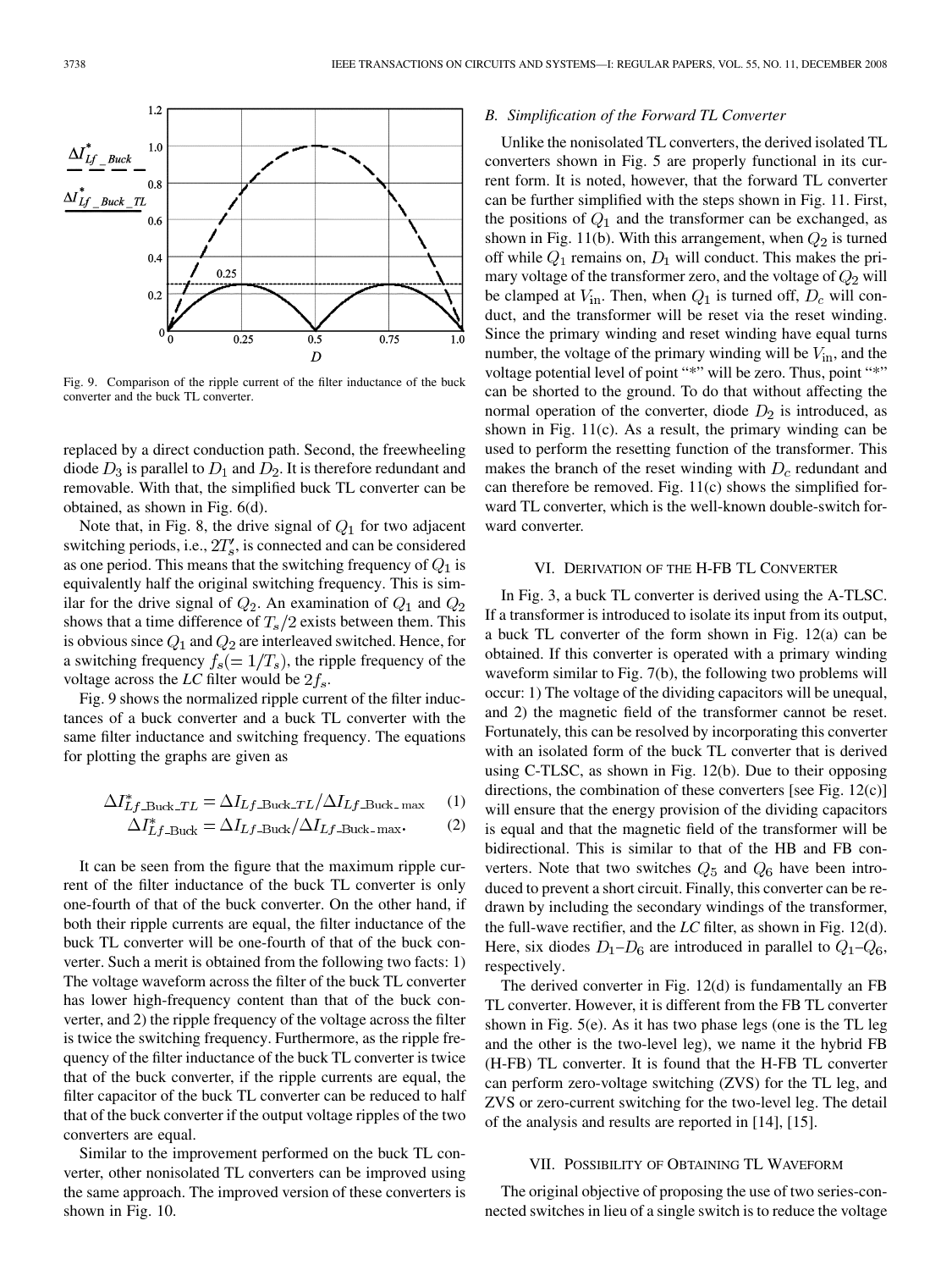

Fig. 10. Improved six basic TL converters. (a) Buck. (b) Boost. (c) Buck–boost. (d) Cuk. (e) SEPIC. (f) Zeta.



Fig. 11. Simplification of the forward TL converter.

stress of the switches of the converters used in high-voltage application. It is intriguing to know that besides such an advantage, the derived buck TL converter can be operated in a way such that its filter can be significantly reduced. This draws the immediate question as to whether all TL converters can be operated such that the size requirement of their filters can be reduced. This is important since the reduction of filter size can significantly improve the dynamic response of the converter, which is a critical issue in current electronic systems [19], [20].

To answer the aforementioned question, it is necessary to consider how such an operation can be achieved. First, the reduction of filter size is possible due to the reduction of the high-frequency content of the voltage applied to the filter, as that shown in Fig. 7(b). To obtain such a waveform, two dividing capacitors are needed to support the switching operation. For part of a switching period, both capacitors will power the load simultaneously. For the remaining duration of the switching period, only one of the capacitors will power the load. This task of having only the capacitors supplying energy to the load will be alternately carried out between the two capacitors.

With that, it is now possible to check if all TL converters can be operated such that the size of their filters can be reduced. For the family of nonisolated TL converters, the two dividing capacitors can be operated to meet this condition. Furthermore, the filter voltage waveforms with frequency that is twice the switching frequency can be obtained. Hence, the size of their filters can be reduced.

For the family of isolated TL converters, only the FB TL converter and the H-FB converter can have filter voltage waveforms with frequency that is twice the switching frequency. Thus, only these isolated TL converters can have reduced filter. As for the forward, flyback, push–pull, and HB TL converters, either they have only one capacitor or only one of the dividing capacitors is used to power the load. Hence, the frequency of their filter voltage waveforms cannot be twice the switching frequency.

# VIII. FEEDFORWARD CONTROL SCHEME FOR THE TL CONVERTERS

As mentioned before, when the TL converters are operating with reduced filter size, the dividing capacitors will be operated to alternately supply energy to the load. Theoretically, such an operation will produce an ideal waveform as that shown in Fig. 7(b). However, in actual implementation, this is not so straightforward. Due to the nonideality and variations of the driver and controller circuits between the switches, i.e., a slight difference in the control signals for the switches, there will be a difference in the amount of energy provided by each dividing capacitor to the load. In other words, the dividing capacitors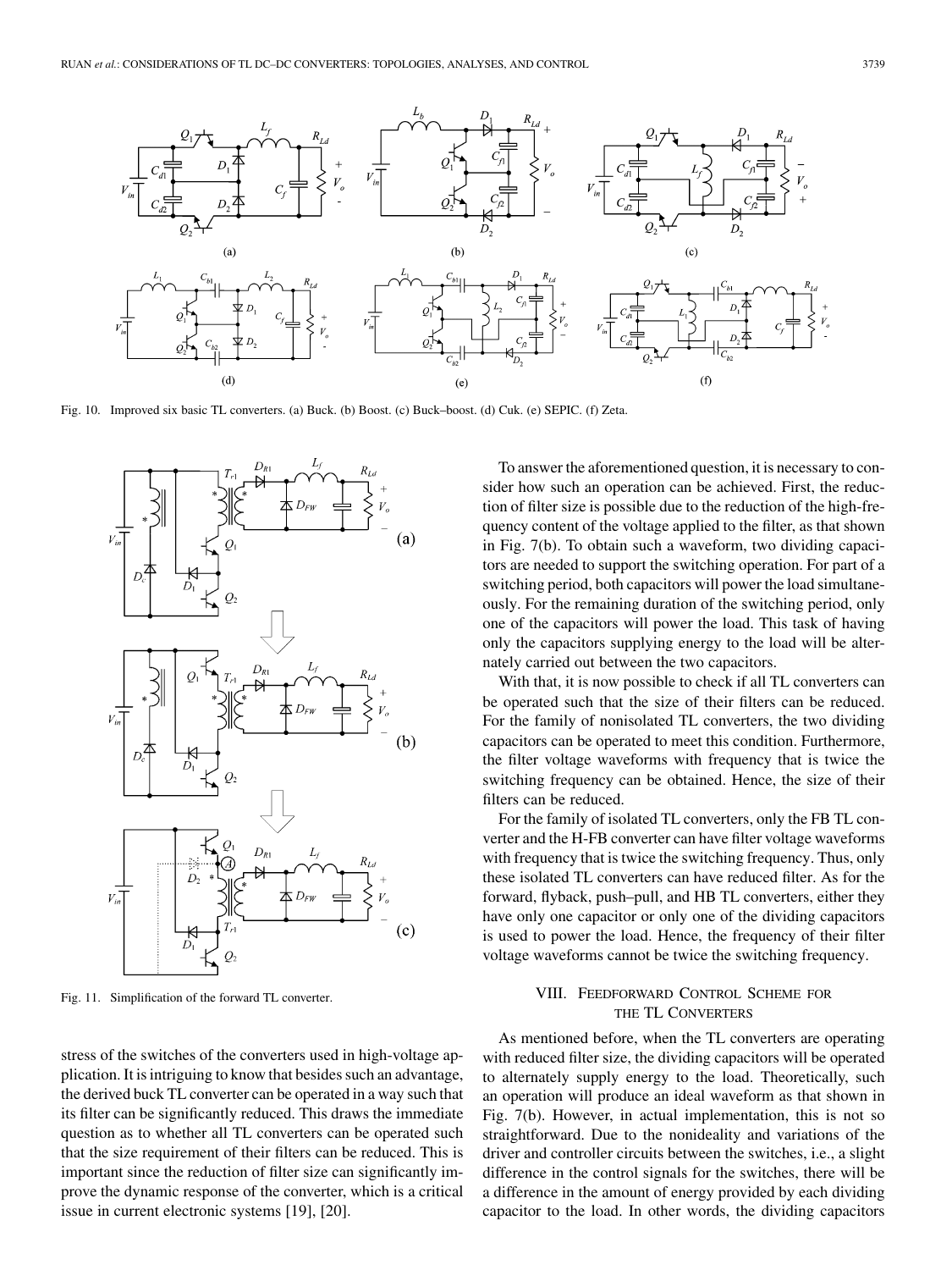

Fig. 12. Derivation of the H-FB TL converter.

will have unequal voltages. If this happens, the voltage waveform across the filter will be asymmetrical. This also means that the filter size of the TL converter has to be larger than ideally required to attain the same current ripple specification [21], [22].

To resolve this issue, we propose to incorporate a feedforward control scheme that adjusts the voltage level of the dividing capacitors, such that voltage equality is achieved, into the existing feedback controller. Recall that the function of the feedback controller is to regulate the output voltage of the TL converters. On the other hand, the task of the feedforward control scheme is to monitor the voltage across the dividing capacitors and to appropriately reduce or increase their switching durations such that their voltages can be balanced. Even though there is a correlation in how the switch is turned on or off between the two schemes, there is no conflict in their copresence. Hence, such a scheme is practically viable.

Fig. 13 shows how the proposed feedforward control scheme can be incorporated into the feedback controller for the buck TL converter. The operating mechanism of the overall controller can be understood as follows.



Fig. 13. Feedforward control of the buck TL converter.

## *A. Feedback Control Mechanism*

The feedback control mechanism of this controller is similar to that of the conventional controller for TL converters. The output voltage  $V_o$  is sensed through a feedback network  $K_{\text{fo}}$ . The signal is then compared to the reference voltage  $V_{\text{ref}}$  where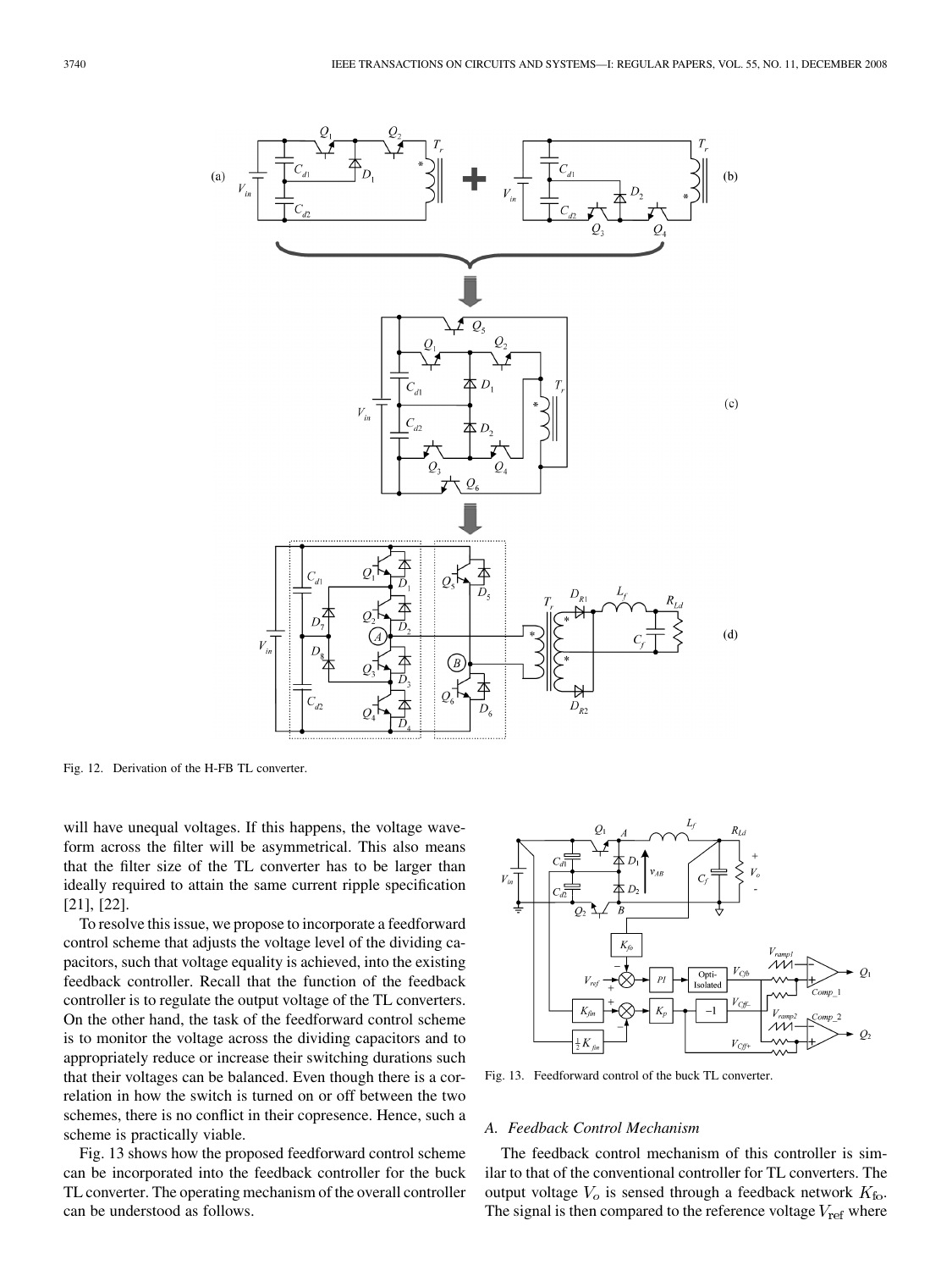

Fig. 14. Experimental waveforms of the buck TL converter. (a) Without the feedforward control. (b) With the feedforward control.

the error is amplified through a proportional–integral (PI) gain amplifier. This signal is then passed through an isolation device to achieve common ground with the control signal processed from the feedforward loop, i.e.,  $V_{\text{Cff}-}$  and  $V_{\text{Cff}+}$ . The feedback control signal after electrical isolation, i.e.,  $V_{\text{Cfb}}$ , is passed through the PWM comparators Comp\_1 and Comp\_2. The ramp signals fed into Comp\_1 and Comp\_2 are sawtooth carriers with a shifted phase of  $T_s/2$ , where  $T_s$  is the switching period to generate alternative switching between  $Q_1$  and  $Q_2$ .

### *B. Feedforward Control Mechanism*

The feedforward control mechanism begins with the sensing of the input voltage  $V_{\text{in}}$  and the voltage of capacitor  $C_{d2}$ , i.e.,  $V_{\text{Cd2}}$ . The amplitude of  $V_{\text{in}}$  is scaled down with a ratio of 0.5  $K_{fin}$ , and the amplitude of  $V_{\text{Cd2}}$  is scaled down with  $K_{fin}$ . Recall that the overall feedforward control objective is to set  $V_{\text{Cd2}}$ to half of the input voltage  $V_{\text{in}}$ . Hence, this accounts for why the sensing ratio of  $V_{\text{in}}$  is half of the sensing ratio of  $V_{\text{Cd2}}$ . With

Fig. 15. Experimental waveforms of the buck TL converter operating with (a)  $D > 0.5$  and (b)  $D < 0.5$ .

that, the signals 0.5  $K_{fin}V_{in}$  and  $K_{fin}V_{Cd2}$  serve as the reference and the tracking signal for the feedforward control, respectively. The difference of these two signals is then amplified through a  $K_P$  gain amplifier. This signal is then divided into two paths as follows—one which directly feeds Comp\_2, i.e.,  $V_{\text{CH}+}$ , and the other which is multiplied by  $-1$  before feeding to Comp $_1$ , i.e.,  $V_{\text{Cff}}$ . At the PWM comparator stage, these feedforward control signals ( $V_{\text{Cff+}}$  and  $V_{\text{Cff-}}$ ) are added to the feedback control signal  $V_{\text{Cfb}}$  to achieve regulation in both the output voltage and the input capacitors' voltage. As an example, if the voltage  $V_{\text{Cd2}}$ goes above half the input voltage, i.e.,  $V_{\text{Cd2}} > 0.5V_{\text{in}}$ ,  $V_{\text{CH+}}$ will be positive, and  $V_{\text{CH}}$  will be negative. When summed with  $V_{\text{Cfb}}$  and passed through the PWM comparators, the PWM signal to  $Q_1$  will have a smaller duty ratio than that of  $Q_2$ . In other words,  $Q_2$  will have a longer turn on duration than  $Q_1$ , therefore prompting more energy being discharged from  $C_{d2}$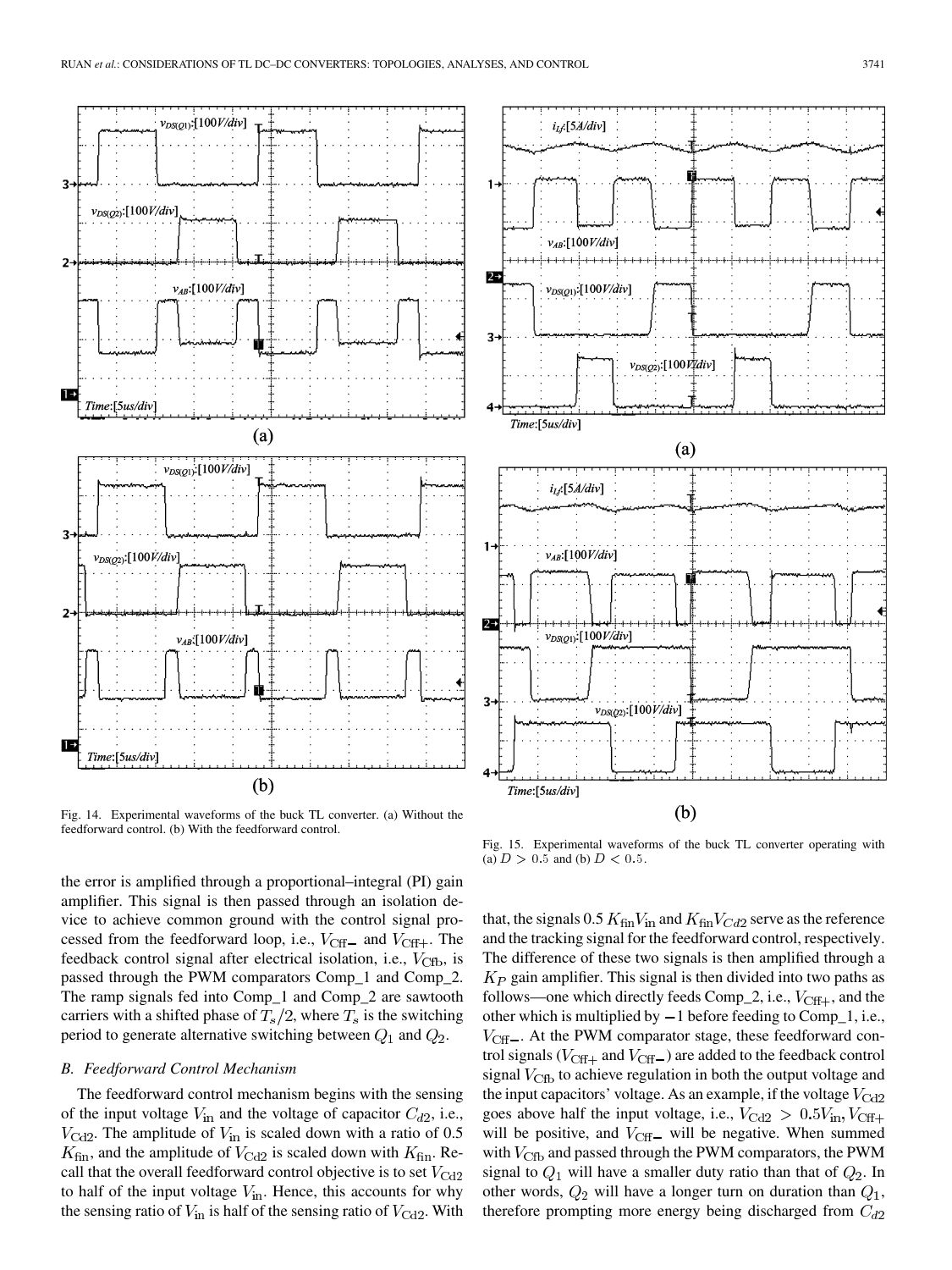than  $C_{d1}$ . This reduces the voltage of  $C_{d2}$  and increases the voltage across  $C_{d1}$ . On the other hand, if voltage  $V_{\text{Cd2}}$  falls below half the input voltage, the reverse happens.

Note that this feedforward scheme is different from the conventional feedforward scheme which is used for improving the dynamic performance of the converter [23], [24]. The proposed scheme can also be easily adopted for other TL converters. Future work on such aspect may include the large-signal modeling [25] and the nonlinear control [26] of the TL converters.

To verify the effectiveness of the proposed feedforward control scheme, an experiment is performed on a buck TL converter. Fig. 14 shows the experimental waveforms of the buck TL converter with and without the feedforward control. In the figures, Traces 2 and 3 show the voltages across the drain and the source of switches  $Q_2$  and  $Q_1$ , respectively. From Fig. 14(a), it can be seen that without the feedforward control, the magnitude of both the waveforms (Trace 2 and Trace 3) is different. This is due to the unequal voltage of the dividing capacitors. On the other hand, from Fig. 14(b), it can be seen that with the feedforward control, the magnitude of the waveforms is almost similar. This is due to the effect of the feedforward control which is ensuring a balance voltage between the dividing capacitors. The significance of this result is further reflected on the waveform of  $v_{AB}$ , which represents the voltage across the filter. Without the feedforward control, the waveform of  $v_{AB}$  is irregular, and with the feedforward control, the waveform is regular. As discussed, this affects the size requirement of the filter.

An experiment is also performed to evaluate the performance of the proposed scheme under different conversion ratios. Figs. 15(a) and (b) shows the experimental waveforms of the same buck TL converter with the feedforward control scheme operating with duty ratios  $D > 0.5$  and  $D < 0.5$ , respectively. It is demonstrated that the proposed feedforward control scheme performs satisfactorily in maintaining the voltage level of the dividing capacitors for different conversion ratios.

## IX. CONCLUSION

This paper discusses several fundamental issues related to the topological derivation, analysis, and control of TL dc–dc converters. It has been shown, from the derivation of the basic HB TL converter, how TLSCs, namely, the A-TLSCs and the C-TLSCs, are formulated. Based on the concept of TLSCs, a family of TL converters has been derived. It has been shown theoretically that all the nonisolated TL converters that are improved with the use of the A-TLSC and the C-TLSC can operate with reduced filter sizes. However, for the family of isolated TL converters, only the FB and H-FB TL converters can be operated with reduced filter sizes. Furthermore, it has been experimentally demonstrated that the proposed feedforward control scheme works well in maintaining an equal voltage among the dividing capacitors used in the converters.

#### **REFERENCES**

- [1] K. M. Trampel, "Three-level inverter circuit," U.S. Patent 3 060 330, Oct. 23, 1962.
- [2] A. J. Gruodis, L. K. Lange, and W. H. Mcanney, "Three level converter," U.S. Patent 3 155 845, Nov. 3, 1964.
- [3] A. Nabae, I. Takahashi, and H. Akagi, "A new neutral-clamped PWM inverter," in *Conf. Rec. IEEE IAS Annu. Meeting*, 1980, pp. 761–766.
- [4] R. H. Baker, "Bridge converter circuit," U.S. Patent 4 270 163, May 26, 1981.
- [5] D. Czarkowski, D. V. Chudnovsky, G. V. Chudnosky, and I. W. Selesnick, "Solving the optimal PWM problem for single-phase inverters," *IEEE Trans. Circuits Syst. I, Fundam. Theory Appl.*, vol. 49, no. 4, pp. 465–475, Apr. 2002.
- [6] E. E. H. Ismail, M. M. A. Al-Saffar, and A. A. J. Sabzali, "High conversion ratio DC–DC converters with reduced switch stress," *IEEE Trans. Circuits Syst. I, Reg. Papers*, vol. 55, no. 7, pp. 2139–2151, Aug. 2008.
- [7] J. R. Pinheiro and I. Barbi, "The three-level ZVS PWM converter—A new concept in high-voltage DC-to-DC conversion," in *Proc. IEEE IECON*, 1992, pp. 173–178.
- [8] J. R. Pinheiro and I. Barbi, "Wide load range three-level ZVS-PWM DC-to-DC converter," in *Proc. IEEE PESC*, 1993, pp. 171–177.
- [9] F. Canales, P. M. Barbosa, J. M. Burdió, and F. C. Lee, "A zerovoltage-switching three-level DC/DC converter," in *Proc. CPES*, 2000, pp. 366–371.
- [10] F. Canales, P. M. Barbosa, and F. C. Lee, "A zero-voltage and zerocurrent-switching three level DC/DC converter," *IEEE Trans. Power Electron.*, vol. 17, no. 6, pp. 898–904, Nov. 2002.
- [11] X. Ruan, L. Zhou, and Y. Yan, "Soft-switching PWM three-level converters," *IEEE Trans. Power Electron.*, vol. 16, no. 5, pp. 612–622, Sep. 2001.
- [12] X. Ruan, D. Xu, and Y. Yan, "Zero-voltage-switching PWM three-level converter with two clamp diodes," *IEEE Trans. Ind. Electron.*, vol. 49, no. 4, pp. 790–799, Aug. 2002.
- [13] T. Song, N. Huang, and A. Ioinovici, "A family of zero-voltage and zero-current-switching (ZVZCS) three-level DC–DC converters with secondary-assisted regenerative passive snubber," *IEEE Trans. Circuits Syst. I, Reg. Papers*, vol. 52, no. 11, pp. 2473–2481, Nov. 2005.
- [14] X. Ruan, Z. Chen, and W. Chen, "Zero-voltage-switching PWM hybrid full-bridge three-level converter," *IEEE Trans. Power Electron.*, vol. 20, no. 2, pp. 395–40, Mar. 2005.
- [15] X. Ruan and B. Li, "Zero-voltage and zero-current-switching PWM hybrid full-bridge three-level converter," *IEEE Trans. Ind. Electron.*, vol. 52, no. 1, pp. 213–220, Feb. 2005.
- [16] S. Bai, N. Huang, and A. Ioinovici, "Small-signal modeling and dynamic analysis of a novel ZVZCS three-level converter," *IEEE Trans. Circuits Syst. I, Reg. Papers*, vol. 53, no. 9, pp. 1958–1965, Sep. 2006.
- [17] T. A. Meynarda and H. Foch, "Multi-level conversion: High voltage choppers and voltage-source inverters," in *Proc. IEEE PESC*, 1992, pp. 397–403.
- [18] V. Yousefzadeh, E. Alarcon, E., and D. Maksimovic, "Three-level buck converter for envelope tracking applications," *IEEE Trans. Power Electron.*, vol. 21, no. 2, pp. 549–552, Mar. 2006.
- [19] K. H. Chen, H. W. Huang, and S. Y. Kuo, "Fast-transient DC–DC converter with on-chip compensated error amplifier," *IEEE Trans. Circuits Syst. II, Exp. Briefs*, vol. 54, no. 12, pp. 1150–1154, Dec. 2007.
- [20] N. A. Keskar and G. A. Rincon-Mora, "A fast, sigma-delta  $(\Sigma \Delta)$  boost DC–DC converter tolerant to wide *LC* filter variations," *IEEE Trans. Circuits Syst. II, Exp. Briefs*, vol. 55, no. 2, pp. 198–202, Feb. 2008.
- [21] I. Nuez and V. Feliu, "On the voltage pulse-width modulation control of *L–C* filters," *IEEE Trans. Circuits Syst. I, Fundam. Theory Appl.*, vol. 47, no. 3, pp. 338–349, Mar. 2000.
- [22] Y. Shrivastava, S. Y. Hui, S. Sathiakumar, H. S. H. Chung, and K. K. Tse, "Harmonic analysis of nondeterministic switching methods for DC–DC power converters," *IEEE Trans. Circuits Syst. I, Fundam. Theory Appl.*, vol. 47, no. 6, pp. 868–884, Jun. 2000.
- [23] M. K. Kazimierczuk and A. Massarini, "Feedforward control of DC–DC PWM boost converter," *IEEE Trans. Circuits Syst. I, Fundam. Theory Appl.*, vol. 44, pp. 143–148, Mar. 1997.
- [24] M. K. Kazimierczuk and L. A. Starman, "Dynamic performance of PWM DC–DC boost converter with input voltage feedforward control," *IEEE Trans. Circuits Syst. I, Fundam. Theory Appl.*, vol. 46, no. 12, pp. 1473–1482, Dec. 1999.
- [25] K. Natarajan and M. Yektaii, "Modeling of DC–DC buck converters for large-signal frequency response and limit cycles," *IEEE Trans. Circuits Syst. II, Exp. Briefs*, vol. 53, no. 8, pp. 712–716, Aug. 2006.
- [26] S. C. Tan, Y. M. Lai, and C. K. Tse, "A unified approach to the design of PWM-based sliding-mode voltage controllers for basic DC–DC converters in continuous conduction mode," *IEEE Trans. Circuits Syst. I, Reg. Papers*, vol. 53, no. 8, pp. 1816–1827, Aug. 2006.